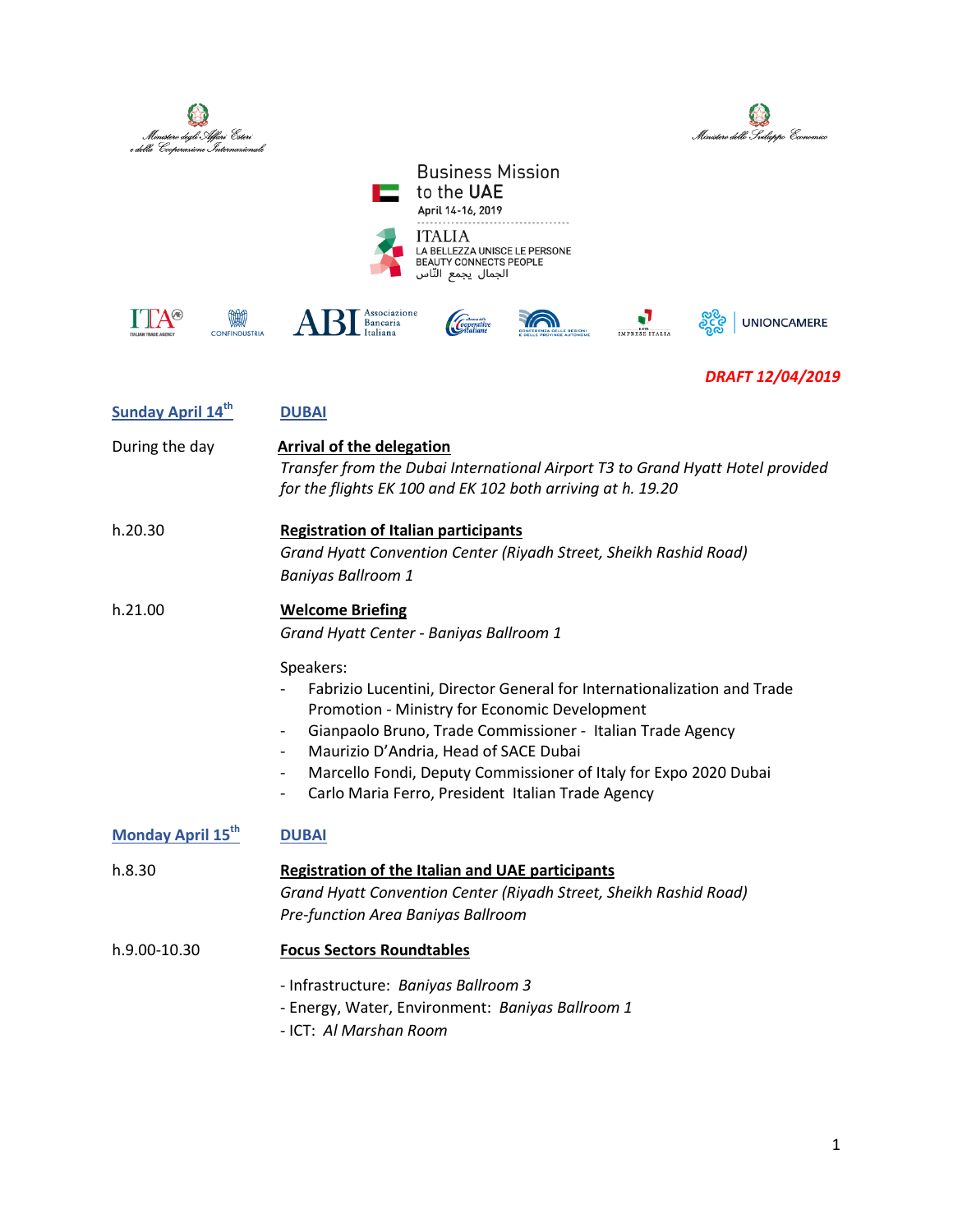| <b>INFRASTRUCTURE</b>                                                      |                                                                                                |  |
|----------------------------------------------------------------------------|------------------------------------------------------------------------------------------------|--|
| UAE infrastructure development: current and future strategies and projects |                                                                                                |  |
| Grand Hyatt Convention Center - Baniyas Ballroom 3                         |                                                                                                |  |
|                                                                            | Co-chaired by:                                                                                 |  |
|                                                                            | <b>Muna Al Osaimi</b> , Director of Transportation and strategic planning                      |  |
|                                                                            | Road and Transport Authority                                                                   |  |
|                                                                            | Gaetano Vecchio, Vice President of Italian International Contractors                           |  |
| <b>Topics:</b>                                                             |                                                                                                |  |
|                                                                            | Presentation of the opportunities in the EAU related to roads, airports, ports, railways and   |  |
|                                                                            | tourism projects                                                                               |  |
|                                                                            |                                                                                                |  |
| $\qquad \qquad \blacksquare$                                               | Presentation of Italian technologies and projects:<br>$MM^*$                                   |  |
|                                                                            |                                                                                                |  |
|                                                                            | Manuel Giros, Vice President Middle East Railway of Ansaldo STS*                               |  |
|                                                                            | Silvia Rossi, Manager at Clust-ER Build*                                                       |  |
| $\qquad \qquad \blacksquare$                                               | The support of SACE (Italian ECA) in the UAE                                                   |  |
|                                                                            |                                                                                                |  |
|                                                                            | Presentation of the Italian Special Economic Zones                                             |  |
|                                                                            | Pietro Spirito, President of Naples Special Economic Zones                                     |  |
|                                                                            | Debate between Italian and EAU Companies                                                       |  |
|                                                                            |                                                                                                |  |
|                                                                            | Conclusions by the co-chairmen                                                                 |  |
|                                                                            | <b>ENERGY-WATER-ENVIRONMENT</b>                                                                |  |
|                                                                            | Opportunities and challenges for strategic partnerships with Italian companies in the evolving |  |
|                                                                            | <b>UAE energy sector</b>                                                                       |  |
|                                                                            | Grand Hyatt Convention Center - Baniyas Ballroom 3                                             |  |
|                                                                            | Co-chaired by:                                                                                 |  |
|                                                                            | <b>Waleed Salman, Executive Vice President of Business Development &amp; Excellence</b>        |  |
|                                                                            | (Dubai Electricity & Water Authority)                                                          |  |
|                                                                            | <b>Gabriele Scicolone</b> , President of OICE (Italian Engineering Association)                |  |
|                                                                            | <b>Topics:</b>                                                                                 |  |
|                                                                            | Presentation of the opportunities in the EAU related to (EAU Speakers):                        |  |
|                                                                            | Energy efficiency                                                                              |  |
|                                                                            | Circular economy                                                                               |  |
|                                                                            | Renewable energies                                                                             |  |
|                                                                            | Smart grid                                                                                     |  |
|                                                                            |                                                                                                |  |
|                                                                            | Presentation of Italian technologies and projects                                              |  |
|                                                                            | Matteo Codazzi, CEO of SECI                                                                    |  |
|                                                                            | Giuseppe D'Alessandro, Eemax Engineering*                                                      |  |
| $\overline{\phantom{a}}$<br>$\overline{\phantom{a}}$                       | Duplomatic*<br>Massimiano Tellini, Head Circular Economy Intesa Sanpaolo                       |  |
|                                                                            | Roberto Zanino, Dep. Energy Politecnico Torino                                                 |  |
|                                                                            |                                                                                                |  |
| $\overline{\phantom{a}}$                                                   | The support of SACE (Italian ECA) in the UAE                                                   |  |
|                                                                            |                                                                                                |  |
|                                                                            | Debate between Italian and EAU Companies                                                       |  |
|                                                                            | Conclusions by the co-chairmen                                                                 |  |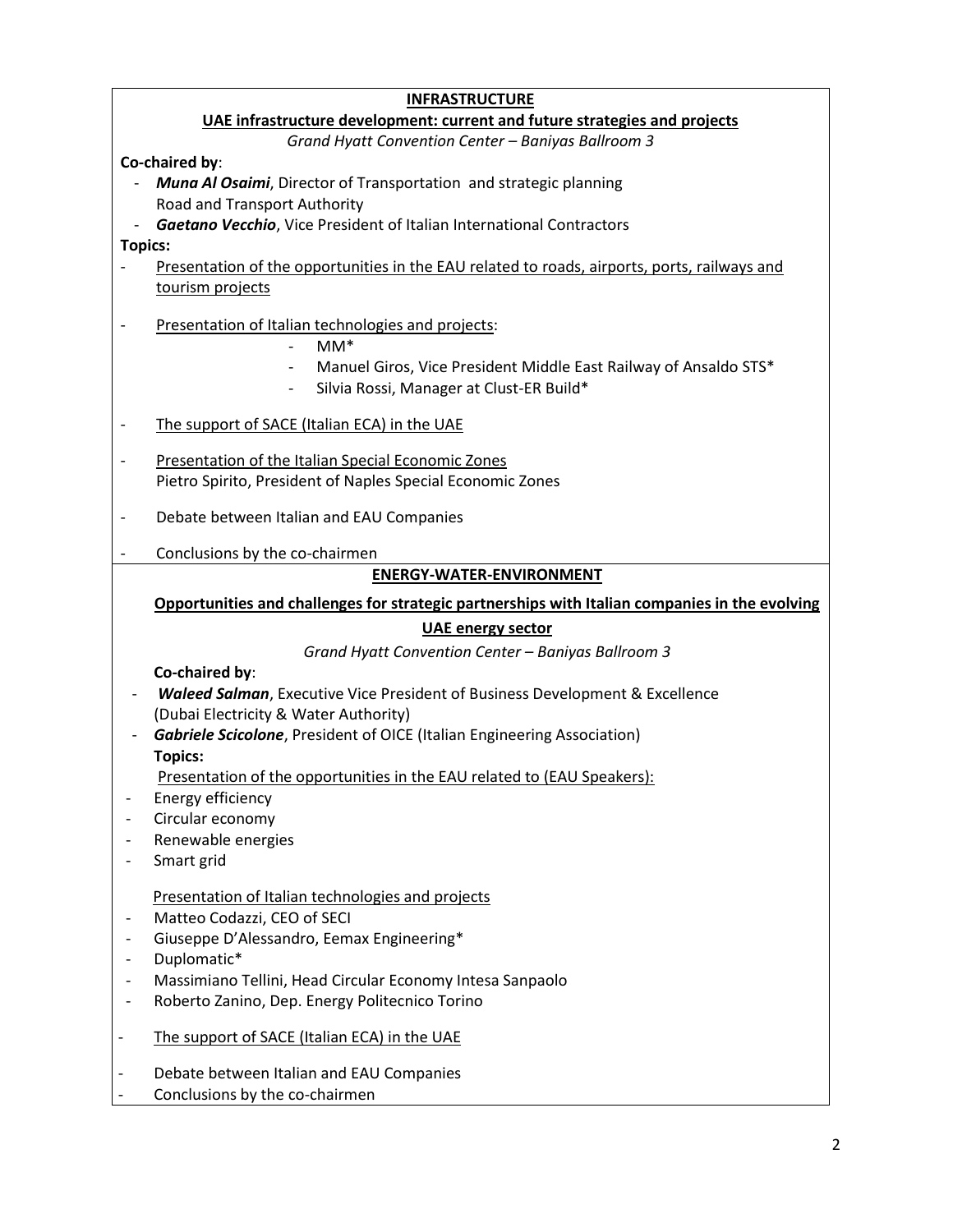| ICT                                                                     |  |  |
|-------------------------------------------------------------------------|--|--|
| UAE future agenda for digital transformation and smart cities           |  |  |
| Grand Hyatt Hotel - Al Marshan room                                     |  |  |
| Co-chaired by:                                                          |  |  |
| H.E. Khalfan Belhoul, Chief Executive Dubai Future Foundation           |  |  |
| <b>Matteo Zoppas, President of Confindustria Veneto</b>                 |  |  |
| <b>Topics:</b>                                                          |  |  |
| Presentation of the opportunities in the EAU related to (EAU Speakers): |  |  |
| $-$ ICT                                                                 |  |  |
| - Artificial Intellingence                                              |  |  |
| - Cybersecurity                                                         |  |  |
| - Smart cities                                                          |  |  |
|                                                                         |  |  |
| Presentation of Italian technologies and projects                       |  |  |
| - Giorgio Metta, Vice Scientific Director, iCub Facility Director       |  |  |
| Italian Institute of Technology                                         |  |  |
| - Valeria Sandei, CEO Almawave an Almaviva Company                      |  |  |
| - AizoOn Technology Consulting*                                         |  |  |
| - Riccardo Monti, Executive Director Triboo                             |  |  |
|                                                                         |  |  |
| Debate between Italian and EAU Companies                                |  |  |
|                                                                         |  |  |
| Conclusions by the co-chairmen<br>$\overline{\phantom{a}}$              |  |  |
|                                                                         |  |  |
|                                                                         |  |  |
| h.10.30-11.00<br>Coffee Break                                           |  |  |

*Grand Hyatt Convention Center – Pre-function Area Baniyas Ballroom* h.11.00-12.30 **UAE-Italy Business Forum** 

*Grand Hyatt Convention Center – Baniyas Ballroom* 2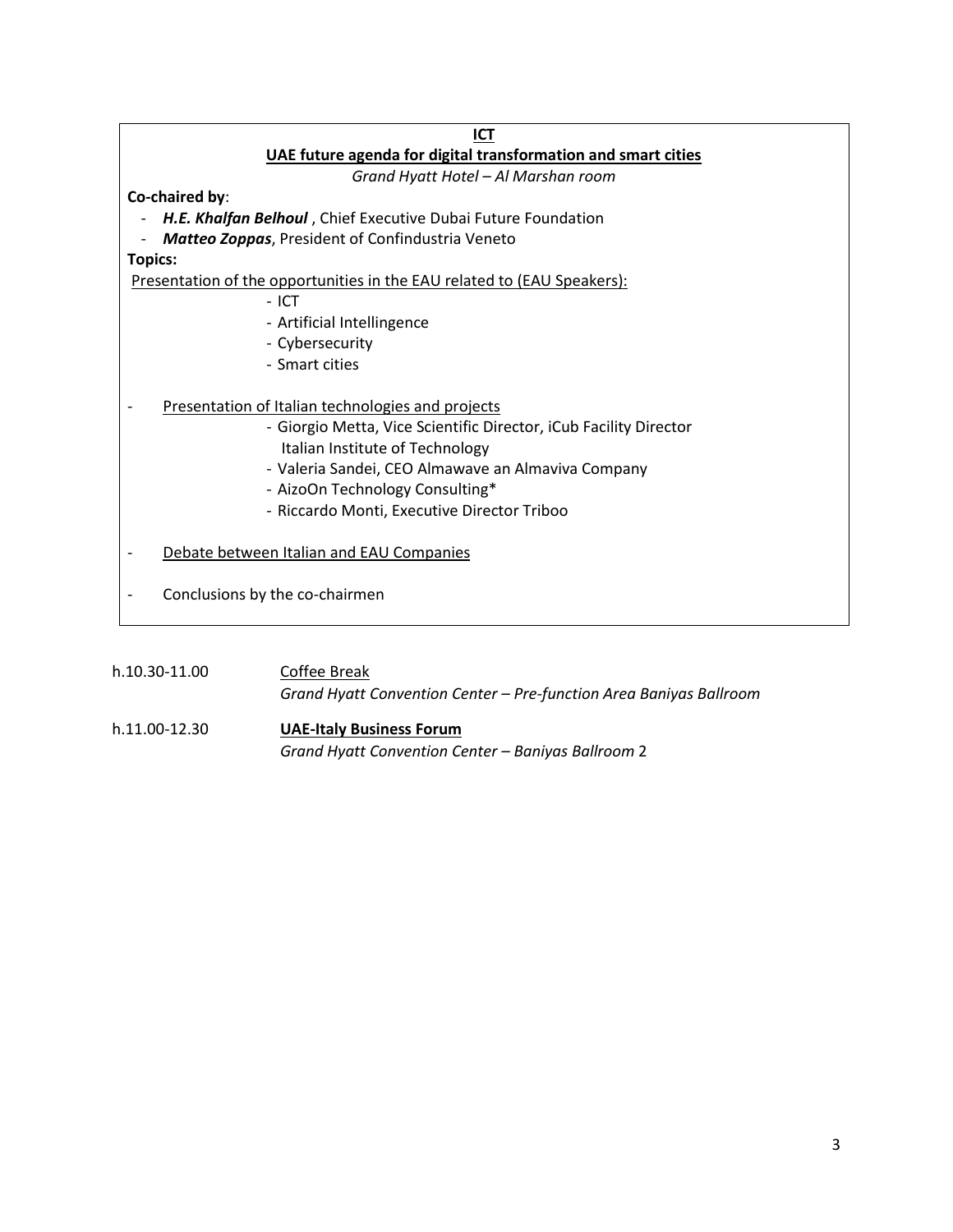|                                                           | <b>UAE-Italy Business Forum</b>                                                                |
|-----------------------------------------------------------|------------------------------------------------------------------------------------------------|
|                                                           | Grand Hyatt Convention Center - Baniyas Ballroom 2                                             |
| 11.00 -11.30                                              | <b>Welcome address</b>                                                                         |
|                                                           | H.E. Sultan Bin Saeed Al Mansouri                                                              |
|                                                           | Minister of Economy, United Arab Emirates                                                      |
|                                                           | H.E. Luigi Di Maio                                                                             |
|                                                           | Deputy Prime Minister and Minister of Economic Development, Italy                              |
| 11.30-11.40                                               | <b>Dubai Economy Presentation</b>                                                              |
|                                                           | Hamad Buamim, President & CEO of Dubai Chamber of Commerce & Industry                          |
| <b>Output of the Sectorial Roundtables</b><br>11.40-11.50 |                                                                                                |
|                                                           | Gaetano Vecchio, Italian Co-chairman of the Infrastructure Roundtable                          |
|                                                           | UAE Co-Chairman of the Energy Water Environment Roundtable                                     |
|                                                           | Matteo Zoppas, Italian Co-Chairman of the ICT Roundtable                                       |
| 11.50-12.30                                               | How to strengthen the economic cooperation between UAE and Italy                               |
|                                                           | Marcella Panucci, Director General of Confindustria                                            |
|                                                           | Humaid Mohamed Ben Salem, Secretary General of the Federation of UAE                           |
|                                                           | Chambers of Commerce & Industry                                                                |
|                                                           | Carlo Maria Ferro, President of Italian Trade Agency                                           |
|                                                           | Marwan Al Sarkal, CEO, Sharjah Investment and Development Authority (Shurooq)                  |
|                                                           | Giuseppe Mazzarella, President of Confartigianato                                              |
|                                                           | Abdul Baset Al Janahi, CEO, M. Bin Rashid Establishment for SME                                |
|                                                           | Roberta Datteri, Vice President CNA                                                            |
|                                                           | Mouza Obeid Al Naseri, Acting CEO, Khalifa Fund for Enterprise Development-Abu<br><b>Dhabi</b> |
|                                                           | <b>Guido Rosa</b> Chairman of International Affairs Committee ABI                              |
| 12.30                                                     | <b>Conclusion and MOUs Signature Ceremony</b>                                                  |
|                                                           | MOU Italian Ministry of Economic Development and UAE Ministry Economy,                         |
|                                                           | MOU Intesa Sanpaolo and UAE Ministry of Economy                                                |
|                                                           | MOU Joint Italian Arab Chamber of Commerce and Ethiad Credit Insurance                         |
|                                                           | Declaration of intent (DOI) Italian Trade Agency and Dubai Chamber of                          |
|                                                           | Commerce&Industry                                                                              |
|                                                           |                                                                                                |

| h.12.30-13.15 | <b>Buffet Lunch</b>                               |
|---------------|---------------------------------------------------|
|               | Grand Hyatt Convention Center – Show Kitchen Area |
| h.13.15-16.30 | Site visits and meetings in parallel              |

## **Transfers for all visits with departure from Grand Hyatt Hotel - Convention Centre Area**

| h. 12.45 | Transfer to DEWA and following to Mohamed bin Rashid Al Maktoum SOLAR PARK<br>(Water/Energy/Environment sectors) |
|----------|------------------------------------------------------------------------------------------------------------------|
| h. 13.15 | Transfer to Sharjah (Infrastructure Sector)                                                                      |
| h. 13.15 | Transfer to Jafza and Meeting with DP World (multisectorial)                                                     |
| h. 13.00 | Transfer to Al Rawabi Dairy Company & Farm (Agro-industry)                                                       |
| h.13.50  | <b>HEALTH SECTOR Visits Transfert to:</b>                                                                        |
|          | <b>Dubai Health Authority</b>                                                                                    |
|          | <b>Valiant Clinic</b>                                                                                            |
|          | <b>Dubai Healthcare City</b>                                                                                     |
| h. 14.15 | Transfer to Dubai Future Accelerator (ICT sector)                                                                |